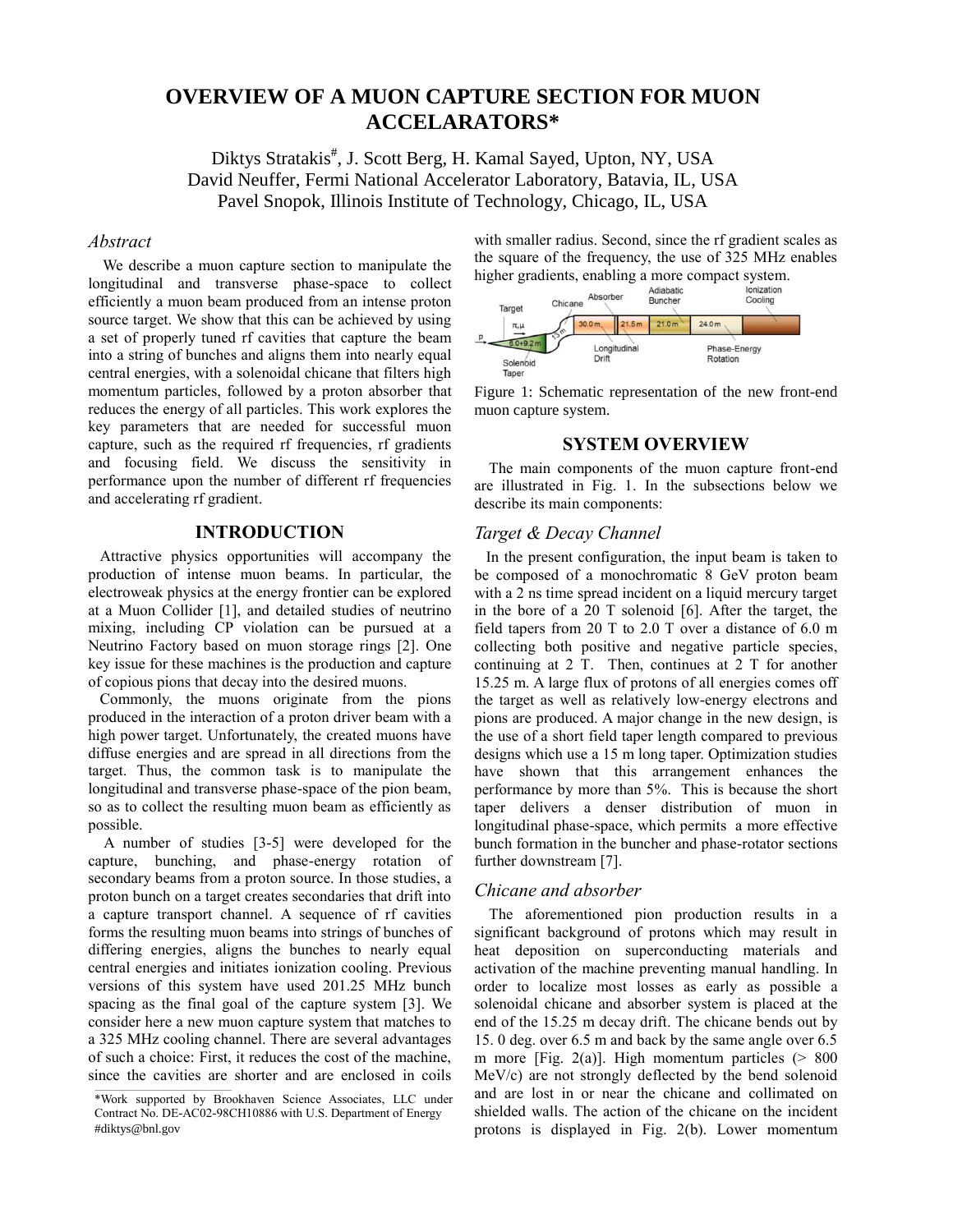particles are strongly focused by the solenoid and follow the chicane with little orbit distortion. Subsequently, those particles pass through a 10 cm absorber which removes almost all of the remaining low energy protons.

The absorber was found to stop pions before they decay to muons and was therefore moved 30 m downstream of the chicane. An additional, 29.7 m are added after the absorber to extend the beam distribution and obtain the energy position correlation needed for bunching and phase-rotation.



Figure 2: Secondary particle removal with a bend chicane.

#### *Buncher& Phase Rotator*

The drift channel is followed by a buncher section that uses rf cavities to form the muon beam into a train of bunches, and a phase-energy rotating section that decelerates the leading high-energy bunches and accelerates the later low-energy bunches to the same mean energy. To determine the buncher parameters we consider two reference particles at  $P_0 = 250$  MeV/c and  $P_N = 154$  MeV/c with the intend to capture particles within the 50 to 400 MeV energy range. The rf frequency and phase are set to place these particles at the center of bunches while the rf voltage increases along the transport. This can be achieved if the wavelength increases along the buncher by :

$$
N\lambda_{rf}(L) = L\left(\frac{1}{\beta_N} - \frac{1}{\beta_0}\right) \tag{1}
$$

where  $\beta_0$  and  $\beta_N$  are the velocities of the reference particles at momentum  $P_0$  and  $P_N$ . For the 325 MHz case,  $N=12$  and the buncher length *L* is 21 m. The rf frequency decreases from 490 MHz to 365 MHz along the 21 m long buncher while the rf gradient increases from 0 to 15 MV/m. In the baseline design, the buncher consist of 28 cells, 0.75 m each containing two 0.25 m long cavities. To keep the muon beam focused, a constant 2.0 T field is maintained through the section. In the bunching system 56 normal conducting pillbox-shaped rf cavities are employed, each having a different rf frequency. At the end of the buncher the beam is formed into a train of bunches with different energies.



Figure 3: Beam distribution at the phase-rotator exit.

|  |                                 | Table 1: Buncher and phase-rotator rf requirements for |  |  |
|--|---------------------------------|--------------------------------------------------------|--|--|
|  | the muon accelerator front-end. |                                                        |  |  |

| <b>Buncher</b><br>Frequency<br>(MHz) | <b>Buncher</b><br>Gradient<br>(MV/m) | <b>Rotator</b><br>Frequency<br>(MHz) | <b>Rotator</b><br>Gradient<br>(MV/m) |
|--------------------------------------|--------------------------------------|--------------------------------------|--------------------------------------|
| 493.71                               | 0.30                                 | 363.86                               | 20                                   |
| 482.21                               | 1.24                                 | 357.57                               | 20                                   |
| 470.27                               | 1.95                                 | 352.20                               | 20                                   |
| 458.40                               | 3.38                                 | 347.59                               | 20                                   |
| 448.07                               | 4.45                                 | 343.65                               | 20                                   |
| 437.73                               | 5.52                                 | 340.27                               | 20                                   |
| 427.86                               | 6.60                                 | 337.39                               | 20                                   |
| 418.43                               | 7.67                                 | 334.95                               | 20                                   |
| 409.41                               | 8.74                                 | 332.88                               | 20                                   |
| 400.76                               | 9.81                                 | 331.16                               | 20                                   |
| 392.48                               | 10.88                                | 329.75                               | 20                                   |
| 384.53                               | 11.95                                | 328.62                               | 20                                   |
| 376.89                               | 13.02                                | 327.73                               | 20                                   |
| 369.55                               | 14.30                                | 327.08                               | 20                                   |
|                                      |                                      | 326.65                               | 20                                   |
|                                      |                                      | 326.41                               | 20                                   |

In the rotator section the frequencies are chosen so that the centers of the low energy particles increase in energy while those of high-energy bunches decrease. Thus, the